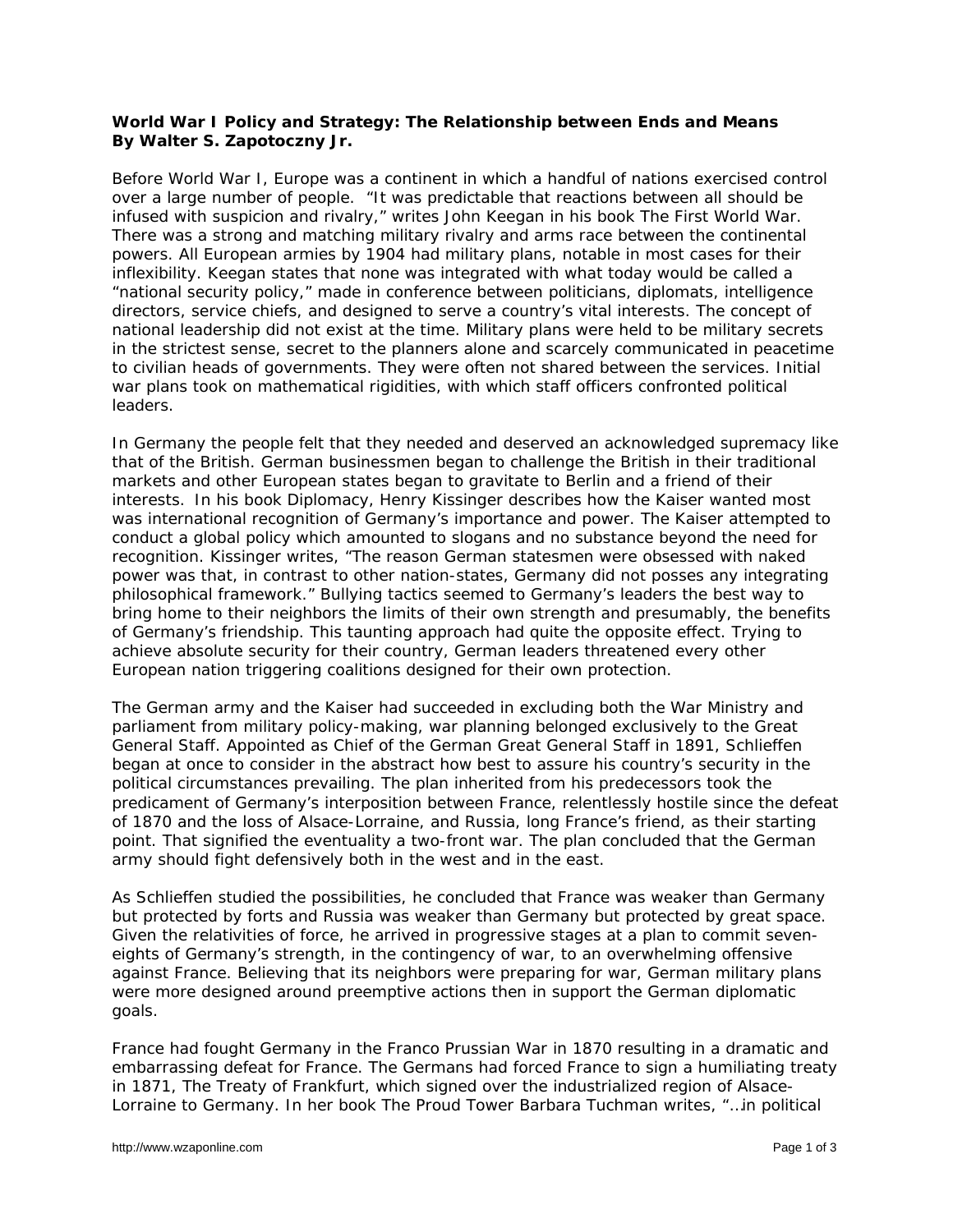life the nation was at odds with itself, galled from within by the un-reconciled, un-subdued adherents of the *Ancien Regime* and the Second Empire, opposed from without by the superior strength of Germany and the sense of unfinished war between them, hankering for revenge without the means to achieve it." Ever since 1987, relations had been at an all time low. France, worried about the escalating military development of Germany, began building up their war industries and army as a deterrent to German aggression. As another measure, France developed a strong bond with Russia by joining the Franco-Russian Alliance, which was designed to create a strong counter to the Triple Alliance. France's main concerns were to protect against an attack from Germany, to reincorporate the lost territories of Alsace-Lorraine and to avenge its defeat during the Franco-Prussian War. After some trepidation and assurance by the British and Russians of support, France's military plans evolved into a plan to attack Germany across their common border should war come. France drew comfort from the commitment of support from Britain and the agreement with Russia of help should war breakout. The French military plans that were developed supported their diplomatic goals. Their alliance with Britain and with Russia was thought to be enough to counter Germany and therefore, after Germany was defeated, would avenge the Franco-Prussian War and regain the Alsace-Lorraine region.

By the 1890s, Great Britain's leaders began to recognize that the empire was straining under the pressures of competition. The government had to deal with the decline of Great Britain's relative standing vis-à-vis Germany, Russia and France. While still pre-eminent, the dominance it had enjoyed in the middle of the nineteenth century was slipping. Britain's policy towards the continent up to this point had been one of isolation. Kissinger writes, "Germany's insistence on the abandonment of England's non-committal policy towards involvement on the continent and the insistence on guarantees or treaties lead British policy-maker to suspect Germany's motives. Germany's offering of sweeping commitments to defend the British Empire led Great Britain to suspect that it was in fact seeking world domination." British military plans in support of British policy objectives were more a plan to assist the French in stopping the German war plans. A British expeditionary force would land in Belgium causing the Germans to divert forces from engagement with the French across their common border.

Russia was by far the largest of all the six European powers, but was also the most backward. The country was almost entirely agricultural, although loans from France had helped Russia to develop some industry. Russia shared France's worries about Germany. It feared that the Germans wanted to carve a huge empire out of Russian land in central Europe. This was also coupled with Russia's long history of rivalry with Austria-Hungary, an ally of Germany. Austria-Hungary had recently annexed most of Yugoslavia angering Russia immensely. Russia had considered itself the leader of the Slavic world and viewed the invasion as an intrusion into Russian territory. To counter act Austria-Hungary's aggression into the Balkans, Russia signed an agreement with Serbia to aid it militarily in the face of Austro-Hungarian invasion. Russia had also recently fought a grueling war with Japan in 1905 resulting in widespread discontent among the Russians. A full on revolt took place as an attempt to overthrow Tsar Nicholas II. He survived, but he knew Russia could not afford to lose in another conflict. Tsar Nicholas II knew Russia was weak. To counter his enemies militarily and politically he sought to revive the Franco-Russian Alliance. Russia signed the Anglo-Russian treaty with Britain to counter act the threat of the Triple Alliance.

Russian military plans involved fighting the Germany alliance in the east while the French and British fought in the west. In no position to go to war alone, Russia counted on the combined effort of their alliance to defeat Germany and to settle accords in the Balkans. There diplomatic goals were supported by combined military actions.